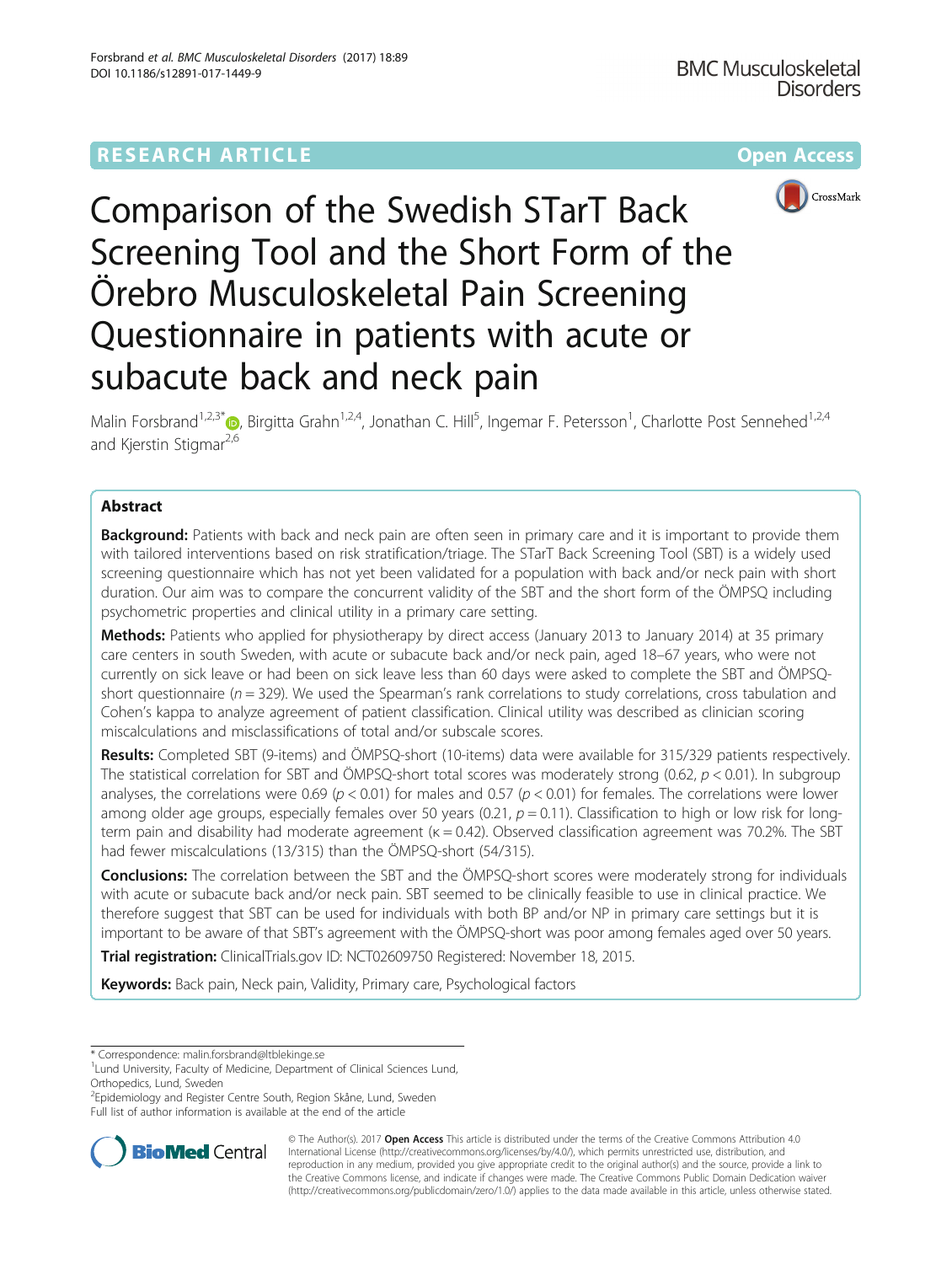## Background

Musculoskeletal disorders are very common in the general population worldwide [\[1](#page-7-0)–[3\]](#page-8-0) causing disability for the individual and high costs for the society [\[4](#page-8-0)–[6](#page-8-0)] The Global Burden of Disease study reported in 2012 that low back pain and neck pain (NP) was one of five top ranked causes for years lived with disability [[7\]](#page-8-0) and in European countries, individuals with back and NP constitute a large proportion of health care seeking in primary care [\[8](#page-8-0), [9](#page-8-0)]. Low back pain increases the risk of general muscle pain, spinal pain and multiple health complaints [[10\]](#page-8-0) and to have low back pain together with neck-shoulder pain is associated with higher risk of long-term sickness absence [\[11](#page-8-0)].

About 85% of all low back pain and NP is classified as nonspecific, where the specific underlying disease or pathology remains unknown [\[12](#page-8-0)]. Most individuals with acute low back pain usually improve rapidly and return to work within 1 month [[13\]](#page-8-0) but after 12 months, about 60% still experience relapses of pain [[14\]](#page-8-0). In a Swedish cohort of individuals seeking care for nonspecific low back pain or NP about half of the population reported pain and disability 5 years after onset [\[15](#page-8-0)].

Back pain (BP) is multi-factorial in both etiology and management [\[16](#page-8-0)]. Treatments should therefore be tailored based on the patient's needs [[17](#page-8-0)] and also equally distributed in relation to the patient's needs [\[18\]](#page-8-0). A wide range of treatment options are available within primary care [[19](#page-8-0), [20](#page-8-0)] but there is still insufficient knowledge on how to direct individuals with BP to the right treatment option at the right time [\[21](#page-8-0), [22](#page-8-0)] and how to prevent acute BP and NP from becoming chronic [\[23\]](#page-8-0). Consequently, a clinical and research priority is to, at an early stage, identify subgroups of patients with nonspecific BP and NP who are at risk of developing long-standing disability, in order to optimize treatment [\[17](#page-8-0), [24\]](#page-8-0).

Psychological risk factors have a key role in the transition from acute to chronic pain and the development of long-term disability [\[25](#page-8-0)–[27\]](#page-8-0). The STarT Back Screening Tool (SBT) [[28](#page-8-0)] is a validated risk stratification tool that includes questions on modifiable physical and psychosocial risk factors for long-term BP, in order to match individuals to appropriate treatments according to their prognostic profile. Patients are classified into three risk groups; low, medium or high risk for long-term pain and disability. Patients at low risk of poor outcome are directed to supported self-management, education and advice including pain relief, encouragement to stay active and are also informed about an overall good prognosis. Those at medium risk are offered evidence-based physiotherapy interventions such as manual therapy and exercise. For those at high risk, a combined physical and psychological approach is recommended [[29\]](#page-8-0). Using the SBT together with targeted treatments has shown improved efficiency regarding patients' clinical outcomes and reduced health care costs in the United Kingdom [\[30](#page-8-0)]. The SBT's psychometric properties have been tested in several countries and it is now used in a number of different international settings [[31](#page-8-0)–[35\]](#page-8-0). The SBT was recently cross-culturally adapted and validated in Swedish in a small low back pain population  $(n = 62)$  [\[36](#page-8-0)].

The Örebro Musculoskeletal Pain Screening Questionnaire (ÖMPSQ) aims to identify patients at risk for developing work disability due to BP and NP [[37](#page-8-0)]. ÖMPSQ is one of the most widely used screening questionnaires and several studies demonstrate the utility of the ÖMPSQ, both in research and clinical settings [[38](#page-8-0)–[41](#page-8-0)]. The ÖMPSQ was therefore considered the most appropriate reference standard against to validate the SBT. A short form of the ÖMPSQ (ÖMPSQ-short) has been developed to further increase the clinical utility of the ÖMPSQ [[42](#page-8-0)]. The ÖMPSQ-short has earlier been compared with the SBT for patients with low back pain [[33, 36](#page-8-0), [43](#page-8-0)] but not yet for a population with patients applying for physiotherapy treatment due to BP and/or NP. The SBT has neither been compared or validated against the ÖMPSQ-short nor for a large primary care population in Sweden. Back and neck pain is common symptom in the general population and the pain from the back and neck often occurs concurrently [\[44](#page-8-0)]. Therefore clinicians need brief, practical tools for both BP and NP to identify patients at risk of poor outcome in order to decide the most appropriate interventions at an early stage [[28](#page-8-0), [42\]](#page-8-0). Since there is a lack of short and clinically useful instruments to guide clinicians in the management of patients with non-specific BP and/or NP, more research is needed. Therefore the overall aim of this study was to study the concurrent validity of the Swedish version of the SBT and the ÖMPSQ-short in a population of patients with acute or subacute BP and/or NP in a primary care setting. In addition, to investigate the agreement regarding classification into risk groups between the SBT and the ÖMPSQ-short and also to describe clinical utility of the two instruments.

### Methods

We conducted a cross-sectional study, nested within an ongoing clinical trial including patients with acute or subacute BP and/or NP (ClinicalTrials.gov ID: NCT02609750).

### Subjects

Patients were consecutively recruited between January 2013 and January 2014 from 35 primary care centers in the southern parts of Sweden. We asked patients that applied for physiotherapy due to an episode of acute or subacute nonspecific BP and/or NP, to participate in the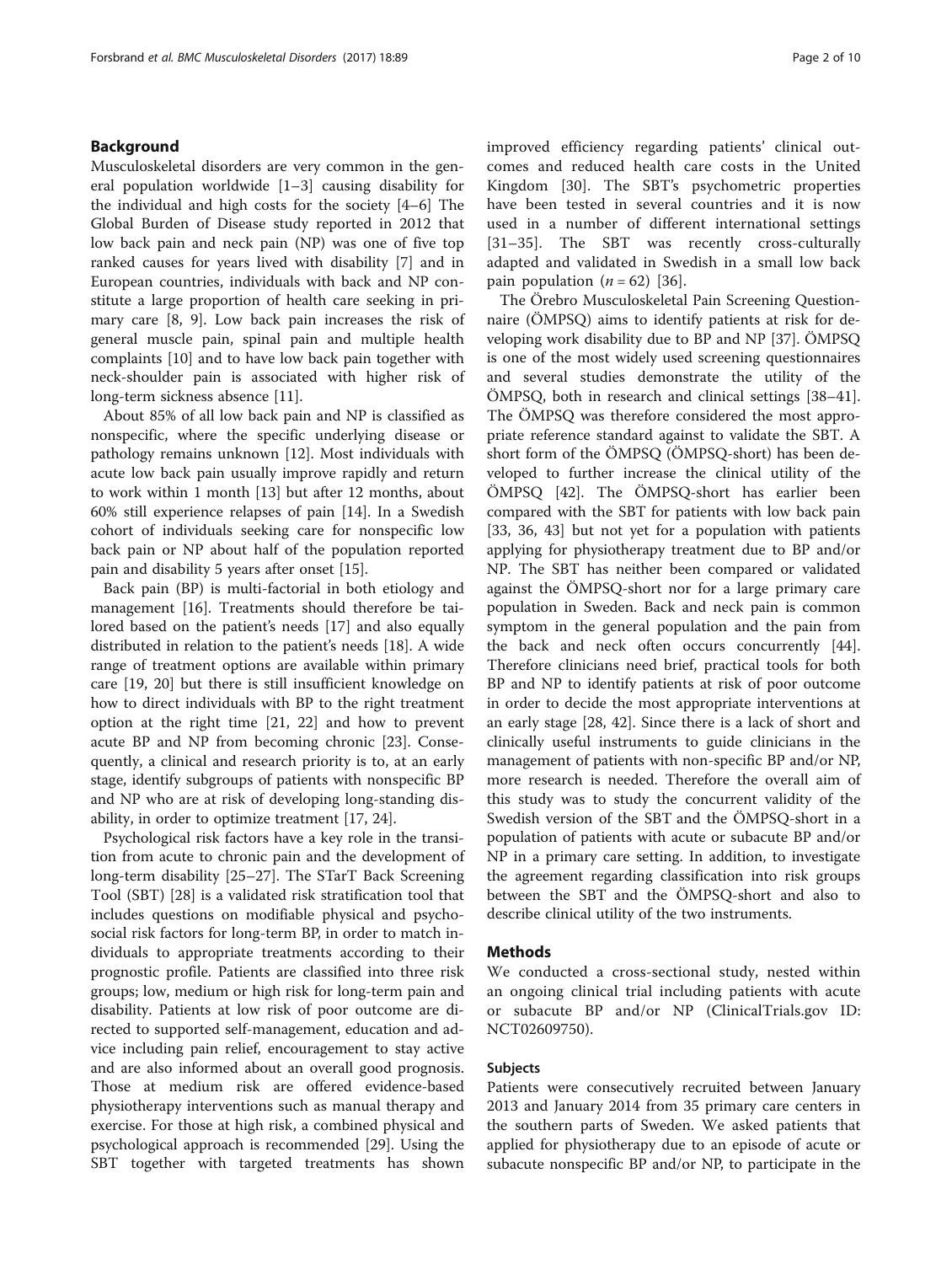study. Patients that were between 18 and 67 years, who were not currently on sick leave or had been on sick leave less than 60 days, completed SBT and ÖMPSQ-short at the first visit to the physiotherapist. Patients that were pregnant, had severe pathology ("red flags") [[19\]](#page-8-0) or were not able to speak and understand Swedish, were not included. Red flags were screened for in a structured way [[19\]](#page-8-0) in connection to the clinical trial. If there were medical conditions in urgent need for medical care or examination, patients were referred to a doctor without delay. All patients applied for physiotherapy services through direct access. In all, 329 patients were identified.

### Procedure

All participants completed the SBT and ÖMPSQ-short at the same time at their first physiotherapy session. The questionnaires were scored by the physiotherapist according to the methods specified by the instrument developers [\[28](#page-8-0), [37\]](#page-8-0). Data from the SBT and the ÖMPSQ-short questionnaires were manually entered into a SPSS 22.0 database and were thoroughly checked and validated. Patients were excluded if they had any missing item on SBT [[28](#page-8-0)] and for the ÖMPSQ-short, missing items were handled as described by the original ÖMPSQ [\[45](#page-8-0)], where one missing item was accepted. The physiotherapist's calculation of total score of SBT and ÖMPSQ-short were independently checked and errors corrected. All miscalculations were saved.

### Instruments

The SBT is a 9-item questionnaire including questions on known modifiable physical (item 1–4) and psychosocial (item 5–9) risk factors for long-term disabling BP, designed to support clinicians in directing individuals to different levels of care [\[28\]](#page-8-0). Item 1–4 is about referred leg pain, neck or shoulder pain, difficulties in walking and difficulties in dressing. Item 5–9 form the psychosocial subscale which screen for fear of physical activity, anxiety, pain catastrophizing, depressive mood and overall impact from their BP. The SBT total scores range between 0 and 9. Items 1–8 have a dichotomous response option; "disagree" (0p) or "agree" (1p). Item 9 uses a 5-point Likert Scale from "not at all" to "extremely", where responses "very much" or "extremely" are counted as one point and the other responses as zero. A total SBT score of  $\leq$ 3 points indicates low risk, and patients with a total score  $\geq 4$  points in combination with  $\lt 4$ points on the psychosocial subscale (item 5–9) are at medium risk. A psychosocial subscale score of ≥4 points indicates high risk for chronicity [[28\]](#page-8-0).

The ÖMPSQ-short is a 10-item questionnaire with questions about psychosocial risk factors for work disability due to the pain [\[42\]](#page-8-0). The ÖMPSQ-short is based

on the original ÖMPSQ [\[37](#page-8-0)] and covers 2 items from each of five concept areas: pain (item 1–2), selfperceived function (item 3–4), distress (item 5–6), return to work expectancy (item 7–8) and fear avoidance beliefs (item 9–10). Item number 1 (duration of pain) has 10 categories, ranging from 0 to 1 week to more than 52 weeks, scoring is from 1 to 10 points. Item number 2–10 is rated from 0 to 10 point on a scale anchored by extremes, for example, "completely disagree" to "completely agree" or "no pain" to "pain as bad as it could be". Item number 3, 4 and 8 has reversed scoring. A total score is calculated (range 1–100) where 1 to 50 points indicate low risk and 51 to 100 points indicate higher estimated risk for future work disability and higher levels of pain [[42](#page-8-0)].

### Statistical analyses

SPSS 22.0 was used for all analyses. We used a nonparametric approach which was chosen based on the distribution of the data. We used the Spearman's rank correlation coefficient to study the correlations between the SBT total scores with the ÖMPSQ-short total scores. We also conducted subgroup analyses, based on pain sites reported by the patients, gender and age. For pain sites, we divided the population in two groups based on the answer on question number two in SBT, which is about neck or shoulder pain. All patients who reported neck or shoulder pain were allocated to the  $NP + BP$ group (a mixed group of patients with neck or shoulder pain with or without BP). Patients who didn't report neck or shoulder pain were allocated to the BP group and were regarded as having BP only. The reason for not analyzing patients with neck pain only was that we had no possibilities to identify them as we didn't have access to the diagnoses of the patients. For gender, we divided the study population into females and males and for age, we divided the population in three age groups (≤39, 40–49 and ≥50 years). We found these age groups clinically relevant to study as the age 40–49 years is a period of life often associated with higher demands both at home and at work and might therefore result in a higher sick leave. A correlation coefficient less than 0.3 was considered as poor, 0.3–0.5 as fair, 0.6–0.8 moderately strong and greater than 0.8 was considered very strong [[46\]](#page-8-0).

We used cross-tabulation to describe the observed agreement, regarding classification into risk groups, between the ÖMPSQ-short (low and high risk) and the SBT (low, medium and high risk). To allow an agreement analysis of the SBT and the ÖMPSQ-short risk classifications, we did two analyses. First we merged the low and medium risk group for the SBT in the first analysis and then we merged the medium and high risk group for the SBT in a second analysis. We chose to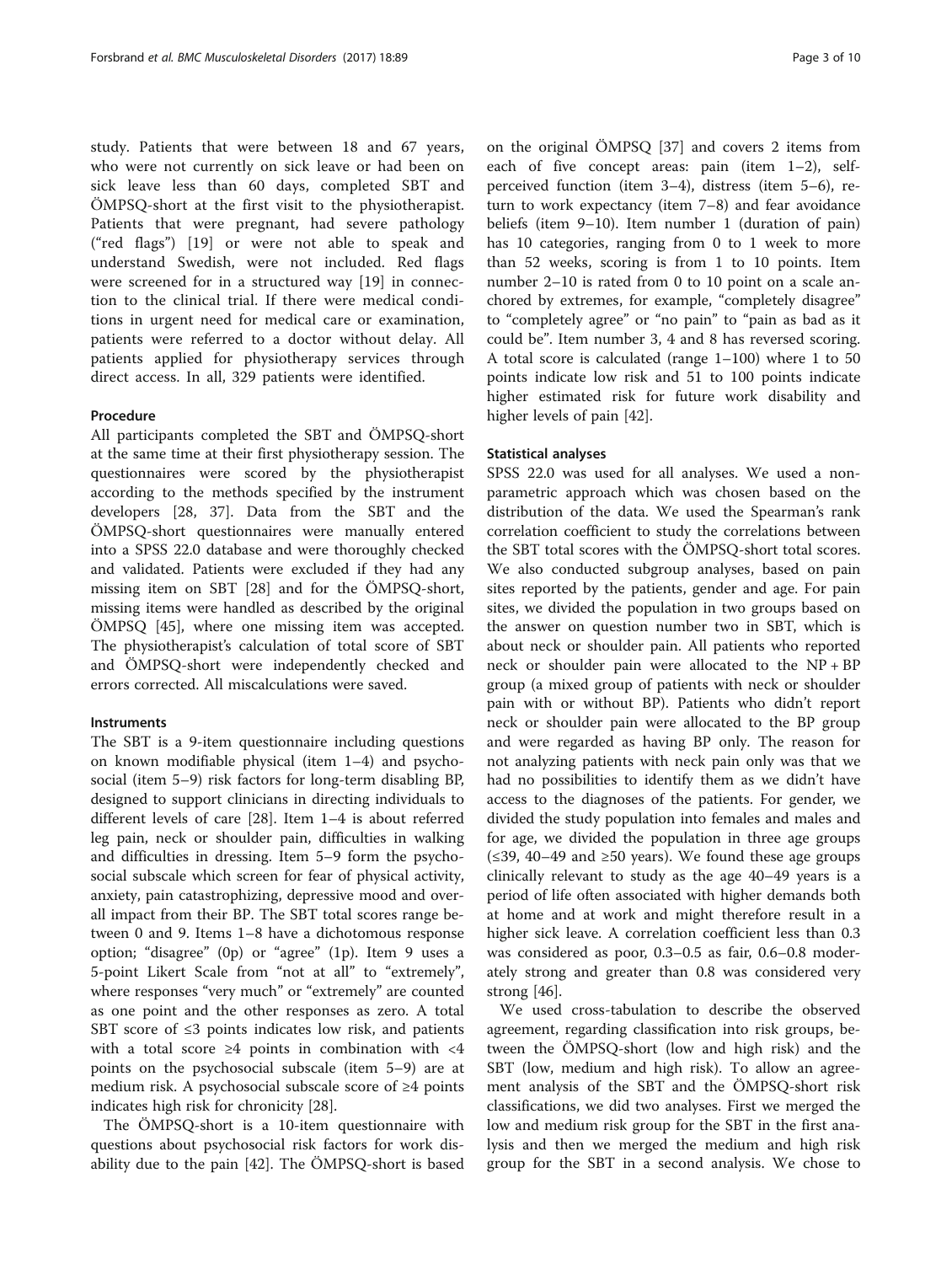present the results of the second analysis, in line with Fuhro et al. [\[43\]](#page-8-0) as this appeared to be the most clinically relevant solution [[28\]](#page-8-0). The agreement between classifications to either high or low risk by the two questionnaires was analyzed using Cohen's kappa test where <0.20 were considered as poor agreement, 0.21 to 0.40 fair agreement, 0.41 to 0.60 moderate agreement, 0.61 to 0.80 good agreement, and values over 0.80 very good agreement [\[47\]](#page-8-0). The proportion of observed agreement was calculated by percentage. The McNemar test was used to determine if there were differences regarding allocation to the "low" or "high" risk group by the two instruments and to determine if the disagreement observed was balanced or skewed towards the lower or higher risk group.

We described the clinical utility of the two instruments as screening tools from a clinician's perspective. Clinical utility was described as clinician scoring miscalculations and misclassifications of total and/or subscale scores of the two instruments. First, we calculated the number of physiotherapist scoring miscalculations of ÖMPSQ-short total scores and SBT total and subscale scores. Then, we calculated the miscalculations that had led to a misclassification. To analyze if a miscalculation of a total score had led to a misclassification to a higher or lower risk group, we used the cut-off scores specified by the instrument developers [[42](#page-8-0), [48](#page-8-0)] with three risk groups in the SBT (low, medium and high) and two risk groups of the ÖMPSQ-short (low and high) [\[42](#page-8-0)].

### Results

### Study population

The flow chart of inclusion and exclusion of patients through the study and reasons for exclusion is presented in Fig. [1](#page-4-0). There were 329 patients who consented to participate in the study and all patients completed the SBT and the ÖMPSQ-short questionnaires at the first physiotherapy session. Three patients didn't meet the inclusion criteria of working age and were therefore not included in the study. Eleven patients were excluded because of missing items on the SBT questionnaires. In all, 315/329 patients (96%) were included in the final sample including 197 females (62.5%) and 118 males (37.5%).

Baseline characteristics of the study population are summarized in Table [1](#page-4-0). In the BP population  $(n =$ 121) 51.2% were females and 48.8% were males. In the NP + BP population  $(n = 194)$  69.6% were females and 30.4% were males. Among females  $(n = 197)$ 68.5% reported neck pain. Median age was 45 (range 20–66) for both females and males. The median scores (range) for SBT and ÖMPSQ-short were 4  $(0-9)$  and 46  $(9-81)$  respectively (Table [1](#page-4-0)).

#### Correlations

The Spearman's rank correlation coefficient for the SBT total scores and the ÖMPSQ-short scores was 0.62 ( $p < 0.01$ ) which was considered as moderately strong (Fig. [2](#page-5-0)). The correlation between the SBT total scores and the ÖMPSQ-short scores for patients with BP (0.63,  $p < 0.01$ ) and for patients with NP + BP  $(0.60, p < 0.01)$  was also moderately strong.

A summary of the statistical correlations for subgroup analyses, based on gender and age, is presented in Table [2](#page-5-0). In subgroup analyses we found that the correlation for females was fair (0.57,  $p < 0.01$ ) and for males it was moderately strong  $(0.69, p < 0.01)$ . For participants aged ≤39 years, the correlation was moderately strong  $(0.72, p < 0.01)$  and for the group between 40–49 years (0.57,  $p$  < 0.01) and ≥50 years (0.50,  $p$  < 0.01), the correlation was fair. In further subgroup analyses, when we combined gender and age, we found the correlation for males  $\geq 50$  years moderately strong (0.71,  $p < 0.01$ ) and for females  $\geq 50$  years poor (0.21,  $p = 0.11$ ).

### Observed agreement

The purpose of the SBT and ÖMPSQ-short was to identify patients that are at risk for long-term disability and in need for extended treatment. The observed agreement between the two questionnaires subgroup classification is shown in Table [3](#page-6-0). The SBT classified 53.7% as high risk and 46.3% as low risk while the ÖMPSQ-short classified 36.5% as high risk and 63.5% as low risk (Table [3](#page-6-0)). The proportion of total observed agreement between the two questionnaires regarding participant classification to low and high risk for long-term pain and disability was 70.2%. Thus, 29.8% was allocated in disagreement. Participant classification by both questionnaires had moderate agreement ( $\kappa = 0.42$ ,  $p < 0.01$ ). We found differences regarding classification into low and high risk subgroups (McNemar,  $p < 0.01$ ). The disagreement observed (29.8%) was significantly skewed towards the high risk group with a higher proportion of patients allocated to the SBT high risk group (53.7%) than to the ÖMPSQ-short high risk group (36.5%).

### Clinical utility

We studied the clinical utility from a clinician's perspective. Physiotherapists had done more miscalculations on total scores in the ÖMPSQ-short (54/315) than in the SBT (13/315). In the SBT questionnaires we found 22 miscalculations of the SBT subscale scores. Among the miscalculations of total scores, seven of the ÖMPSQshort questionnaires and five of the SBT questionnaires, led to misclassifications to a higher or lower risk group. In four respectively 21 SBT questionnaires, total scores and subscale score calculations were missing. First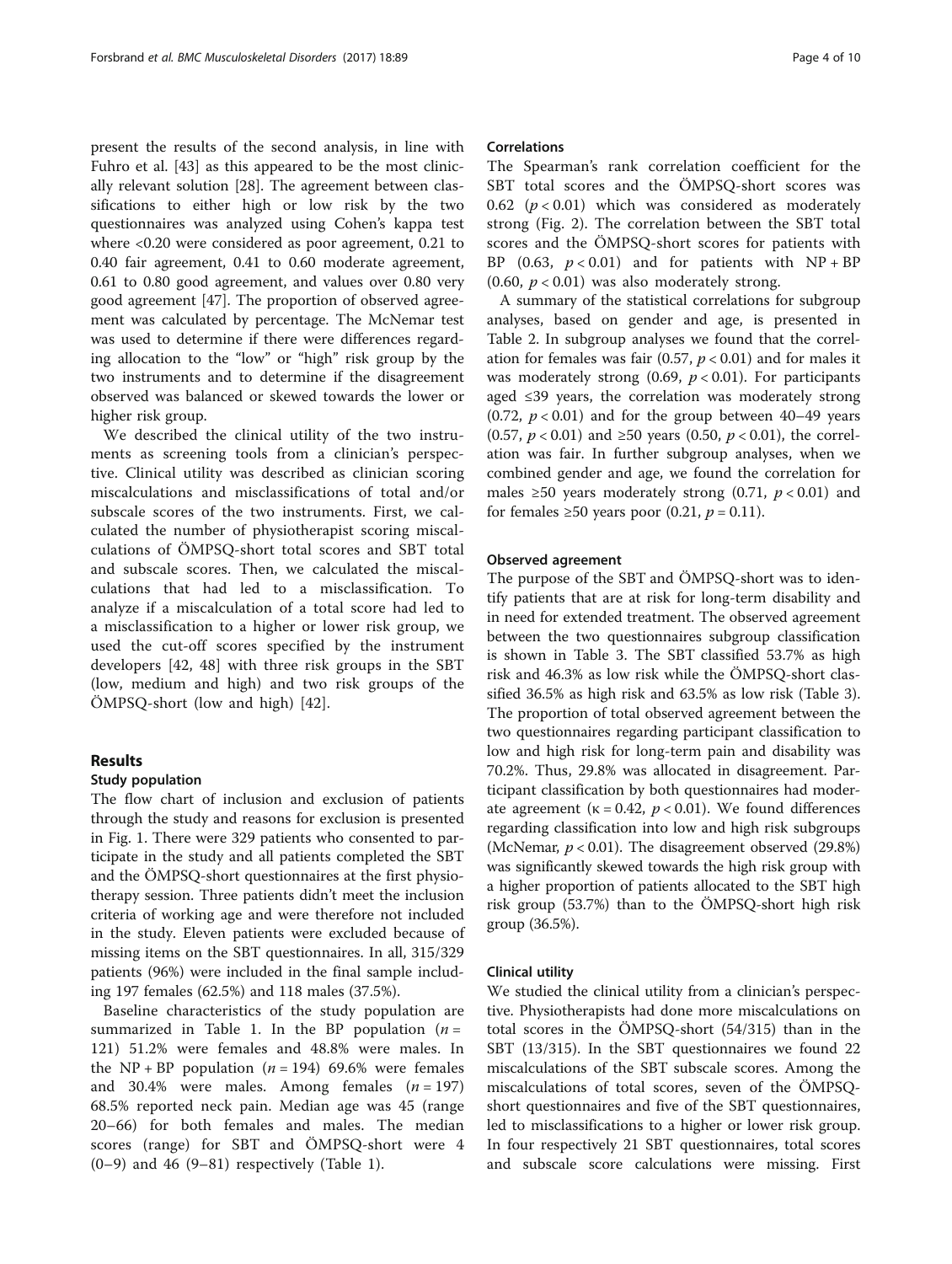<span id="page-4-0"></span>

|                                             | Number | Percent | Median         | Range     |
|---------------------------------------------|--------|---------|----------------|-----------|
| Age                                         |        |         |                |           |
| Total population                            | 315    |         | 45             | $20 - 66$ |
| $\leq$ 39 years                             | 108    | 34.3    |                |           |
| 40-49 years                                 | 105    | 33.3    |                |           |
| $\geq$ 50 years                             | 102    | 32.4    |                |           |
| Gender                                      |        |         |                |           |
| Female                                      | 197    | 62.5    |                |           |
| Male                                        | 118    | 37.5    |                |           |
| Pain site <sup>a</sup>                      |        |         |                |           |
| <b>BP</b> b                                 | 121    | 38.4    |                |           |
| $NP + BPc$                                  | 194    | 61.6    |                |           |
| SBT <sup>d</sup> total score, 0-9           | 315    |         | $\overline{4}$ | $() - 9$  |
| Low risk                                    | 146    | 46.3    |                |           |
| Medium risk                                 | 133    | 42.2    |                |           |
| High risk                                   | 36     | 11.4    |                |           |
| ÖMPSQ-short <sup>e</sup> total score, 0-100 | 315    |         | 46             | $9 - 81$  |
| Low risk                                    | 200    | 63.5    |                |           |
| High risk                                   | 115    | 36.5    |                |           |

<sup>a</sup>Pain site Based on question number 2 (Neck or shoulder pain) on SBT, <sup>b</sup>BP Back pain, <sup>c</sup>NP + BP Patients with neck or shoulder pain (NP) with or without back pain (BP), <sup>d</sup>SBT Start Back Screening Tool, <sup>e</sup>ÖMPSQ-short Short form of the Örebro Musculoskeletal Pain Screening Questionnaire

author (MF) calculated these scores. There were no missing calculations of total scores in the ÖMPSQ-short.

### **Discussion**

This is the first time that the SBT has been compared with the ÖMPSQ-short for a large group of patients with acute or subacute BP and/or NP in primary care in Sweden. This study demonstrated moderately strong correlations between the SBT and ÖMPSQ-short total scores for individuals with back and/or neck pain with short duration. The observed classification agreement was 70.2%. In subgroup analyses, we found the correlation was lower among females than for males and also lower among older age groups, especially females aged over 50 years. Clinicians made less miscalculations with the SBT compared to the ÖMPSQ-short.

The moderately strong correlation between SBT and ÖMPSQ-short total scores (0.62) in this study is similar to the results in a previous Swedish study (0.61) [[36](#page-8-0)] and a Brazilian study (0.73) [[43\]](#page-8-0) that also compared SBT and ÖMPSQ-short total scores. Both these studies were in a low back pain population. Higher correlations have been reported when comparing the SBT with the original ÖMPSQ (24 item) for patients with low back pain in an English population (0.80) [[49](#page-9-0)] and in a French population (0.74) [\[31](#page-8-0)] but also lower correlations have been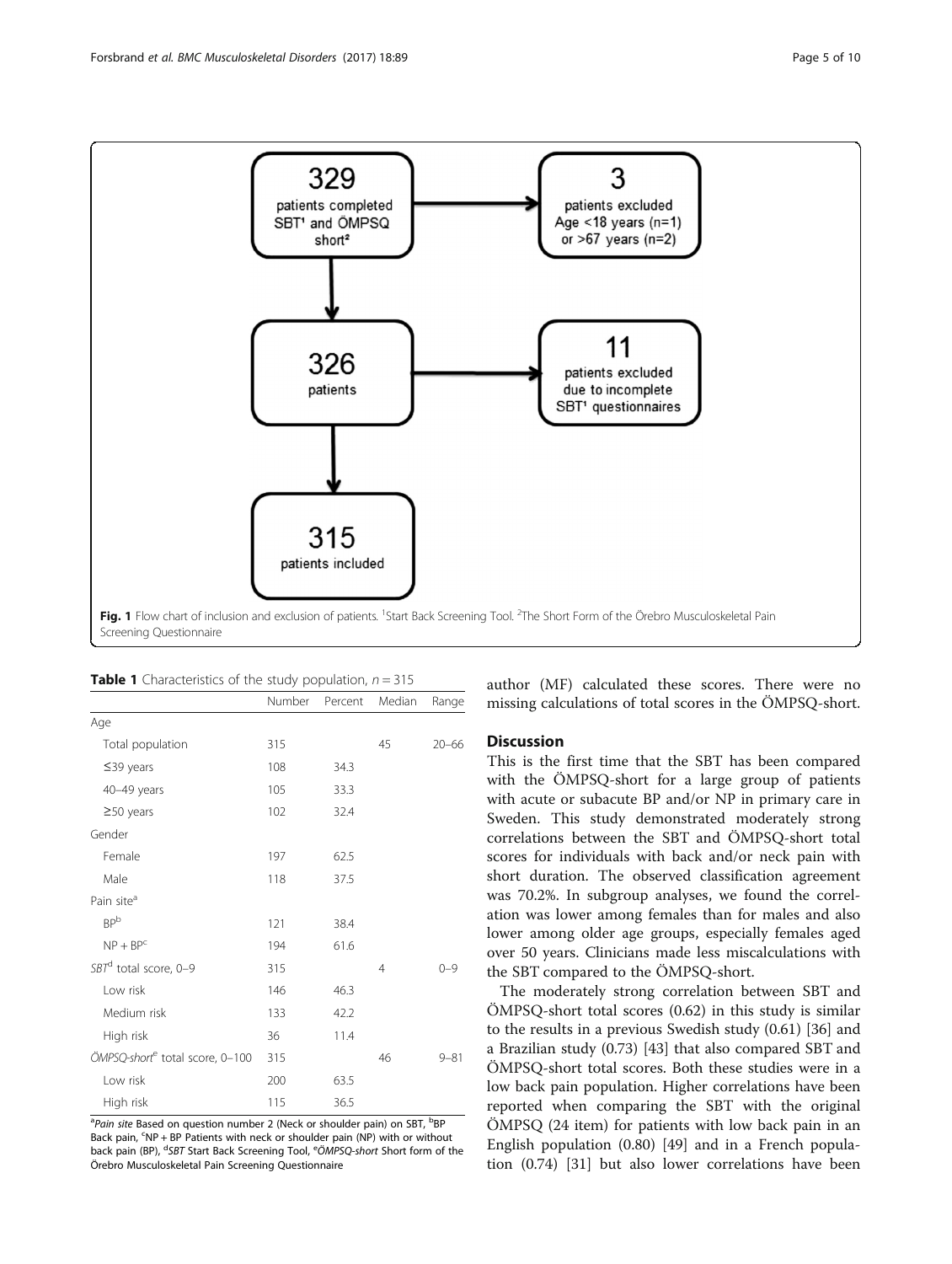<span id="page-5-0"></span>

found in a Finnish population (0.45) [[33\]](#page-8-0). Cross-cultural differences may be one factor that can explain the differences between different study results. In contrast to the above mentioned studies, the study population in this study also includes patients that can have NP, but this does not seem to affect the correlations substantially.

In the subgroup analyses, we found the correlation was lower in females than for males and was further reduced among increasing age groups. We have also used other age groups in the analyses but regardless of which type of age group we used, we found the same results. We unexpectedly found the correlation for females ≥50 years as poor while the correlation for males ≥50 years were still moderately strong. We can't rule out

that this difference between males and females ≥50 years might be random but there may also be biological differences. There is a gender gap concerning low back pain, where females are having more prevalent comorbidity of neck and shoulder pain and psychosocial distress than males [\[44](#page-8-0)]. In this study there were more females than males and a greater share of females that had neck pain (68.5 vs 50%). On the other hand, when studying different age groups, a greater share of younger males had neck pain (51.3%) compared to the oldest age group (44.4%). This difference was not seen in females. In other studies, comparing the SBT and the ÖMPSQ, the percentage of females varies between 55.6 and 80.8% but no results on the percentage of participants

**Table 2** Spearman correlation coefficient between SBT<sup>a</sup> and ÖMPSQ-short<sup>b</sup> total scores,  $n = 315$ 

| Population       | Males and Females |      |        | Females |      |        | Males |      |        |
|------------------|-------------------|------|--------|---------|------|--------|-------|------|--------|
|                  | n                 |      | D      | n       |      | р      | n     |      | р      |
| Total population | 315               | 0.62 | < 0.01 | 197     | 0.57 | < 0.01 | 118   | 0.69 | < 0.01 |
| BP <sup>c</sup>  | 121               | 0.63 | < 0.01 | 62      | 0.58 | < 0.01 | 59    | 0.62 | < 0.01 |
| $NP + BPd$       | 194               | 0.60 | < 0.01 | 135     | 0.56 | < 0.01 | 59    | 0.68 | < 0.01 |
| $\leq$ 39 years  | 108               | 0.72 | < 0.01 | 69      | 0.73 | < 0.01 | 39    | 0.75 | < 0.01 |
| 40-49 years      | 105               | 0.57 | < 0.01 |         | 0.60 | < 0.01 | 34    | 0.50 | < 0.01 |
| $\geq$ 50 years  | 102               | 0.50 | < 0.01 | 57      | 0.21 | 0.11   | 45    | 0.72 | < 0.01 |

<sup>a</sup>SBT Start Back Screening Tool, <sup>b</sup>ÖMPSQ-sh*ort S*hort form of the Örebro Musculoskeletal Pain Screening Questionnaire, <sup>c</sup>BP Back Pain, <sup>d</sup>NP + BP Patients with neck or shoulder pain (NP) with or without back pain (BP)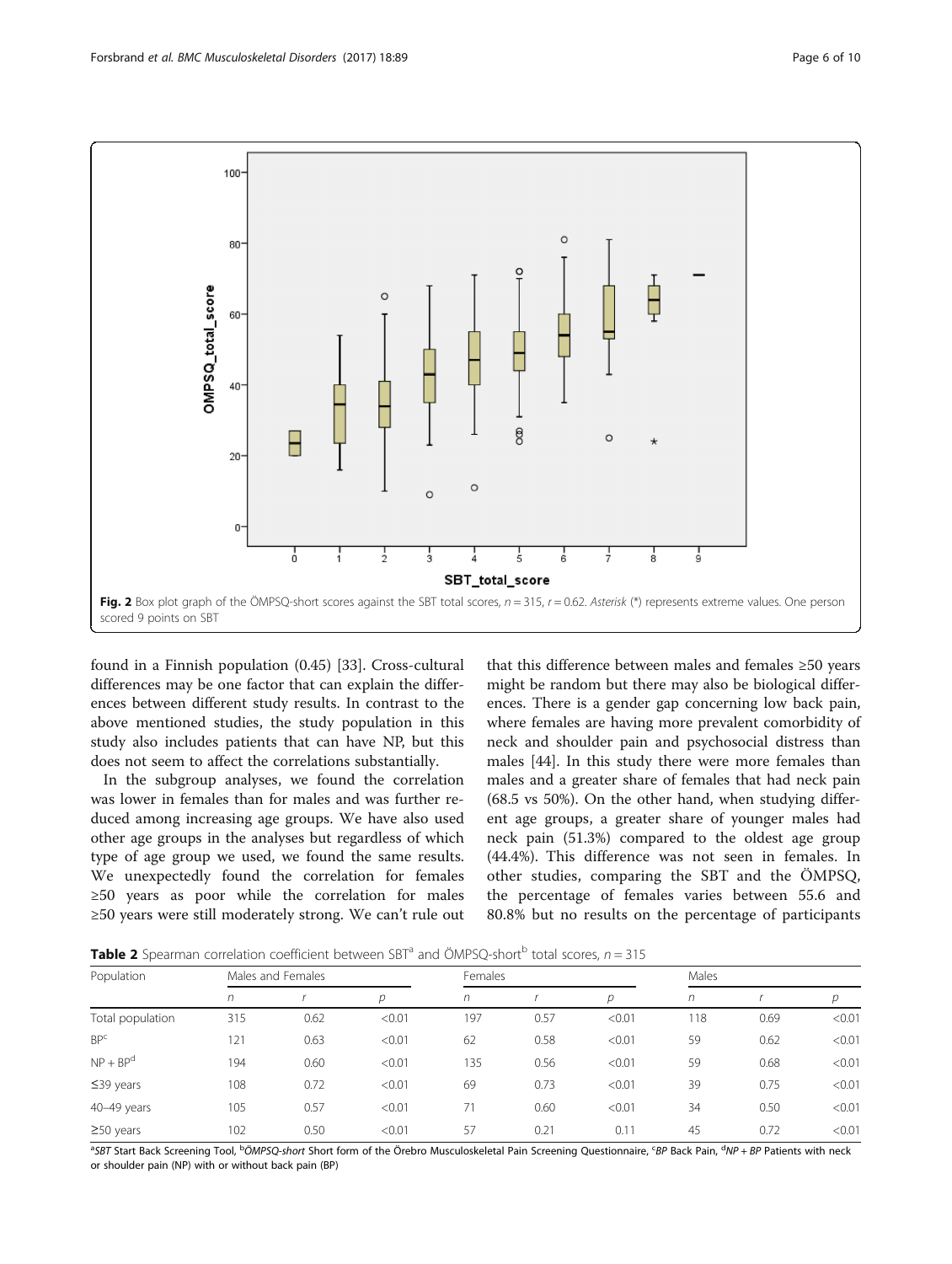<span id="page-6-0"></span>**Table 3** Observed agreement of SBT<sup>a</sup> (high risk = medium + high risk) and ÖMPSQ-short<sup>b</sup> subgroups,  $n = 315$ 

| ÖMPSQ-short | <b>SBT</b> |           |       |  |  |
|-------------|------------|-----------|-------|--|--|
|             | Low risk   | High risk | Score |  |  |
| Low risk    | 126        | 74        | 200   |  |  |
| High risk   | 20         | 95        | 115   |  |  |
| Score       | 146        | 169       | 315   |  |  |

<sup>a</sup>SBT Start Back Screening Tool, <sup>b</sup>ÖMPSQ-short Short form of the Örebro Musculoskeletal Pain screening questionnaire

with neck pain, nor subgroup analyses for correlation based on gender and age have been reported in these studies [[31, 33, 36](#page-8-0), [43](#page-8-0), [49](#page-9-0)].

Participant classification to low or high risk for longterm pain and disability by the SBT and the ÖMPSQshort questionnaires had moderate agreement ( $\kappa = 0.42$ ). Similar results were also found in the Brazilian study (κ  $= 0.49$  [[43](#page-8-0)] and in a study where they compared the SBT with the original ÖMPSQ (24 item) in an English population  $(\kappa = 0.57)$  [\[49](#page-9-0)]. The English study also showed significant differences between the SBT and the ÖMPSQ (24-item) regarding the threshold for high risk. The proportion of patients allocated to the high risk group in our study was higher for the SBT (53.7%) than for the ÖMPSQ-short (36.5%) which also was found by Fuhro et al. [[43](#page-8-0)]. In contrast, Hill et al. [[49\]](#page-9-0) found that the SBT allocated fewer (35%) patients to the high risk group than the original ÖMPSQ (24-item) (38%). The 24-item ÖMPSQ has three risk groups, as the SBT. The higher proportion of patients allocated to the high risk group by the SBT in our study might have been influenced of the high risk classification we used when we merged the medium and high risk group for the SBT, but this method was used both in our and in the Brazilian study [\[43\]](#page-8-0) but not in the UK-study [\[49\]](#page-9-0). Thus, when clinicians use the SBT instead of the ÖMPSQ-short, they will likely find more patients identified as medium or high risk by the SBT compared to the ÖMPSQ-short.

When choosing a classification instrument, clinicians and organizations need to be aware of, that patients at medium and especially patients at high risk need a more extensive treatment compared to those at low risk who can be reassured and offered less intensive treatment [[29\]](#page-8-0). Patients at high risk are especially important to identify at an early stage as this group of patients will benefit most from psychological informed physiotherapy approaches. But, it is also important to be aware of the potential of misclassifying high risk and that there may be patients not being high risk and not being appropriate for the enhanced intervention approach.

However, patients with medium and high risk are those who will benefit most from physiotherapy [\[30](#page-8-0)] and to identify them at an early stage, will maximize treatment benefit, reduce harm and increase health-care efficiency by offering the right treatment to the right patient at the right time [[17](#page-8-0)].

To the best of our knowledge, this is the first time that clinical utility has been focused when comparing the two instruments. It was a difference regarding completion rates from patients with SBT having some incomplete questionnaires  $(n = 11)$  while the ÖMPSQ-short had none. One contributing factor might be the order in which the questionnaires were completed. Patients completed the ÖMPSQ-short first, as the ÖMPSQ-short was used as an inclusion criteria to the clinical trial (Clinical-Trials.gov ID: NCT02609750). The physiotherapists might have checked all questions and calculated the ÖMPSQ-short scores more carefully. Physiotherapists in Sweden are also more used to score the ÖMPSQ-short than the SBT. The rates of missing calculations of total and subscale scores in the SBT might be due to the instructions to the physiotherapists. They were not explicitly told to do these calculations. The fact that it was the treating physiotherapist that administered and scored the SBT and that they had different experiences of using the two questionnaires may have influenced the rates of miscalculations of scores. But, at the same time, this might have had minimal impact of the results as there were so many primary care centers (35) in different regions included. The higher rate of miscalculations of total scores in ÖMPSQ-short (54/315) compared to SBT (13/315) indicates that the SBT is easier to score for clinicians. A potential benefit of using the SBT instead of the ÖMPSQ-short might be that the SBT seems to be more clinical feasible to use in routine clinical practice. More miscalculations in the ÖMPSQ-short might be due to the more complex scoring with 0–10 points for each item and also the reversed scoring in three items (3, 4 and 8). However, even though there were more miscalculations of total scores in the ÖMPSQ-short than in the SBT, there were no difference in misclassification to either a higher or lower risk group between the ÖMPSQshort ( $n = 7$ ) and the SBT ( $n = 5$ ) questionnaires. Consequently, miscalculations of the SBT and the ÖMPSQ-short total scores do not seem to substantially influence the risk classification. Clearly introducing electronic questionnaires with automatic summations have the potential to eliminate errors even further.

# Strengths and limitations

The main strength of the present study is the size of the study population ( $n = 315$ ) at a great number (35) of different real world primary care settings. The same individuals completed both the SBT and ÖMPSQ-short at the same time. We have thoroughly checked and validated all questionnaires and also studied psychometric properties and clinical utility in a primary care setting. The population studied was relatively homogenous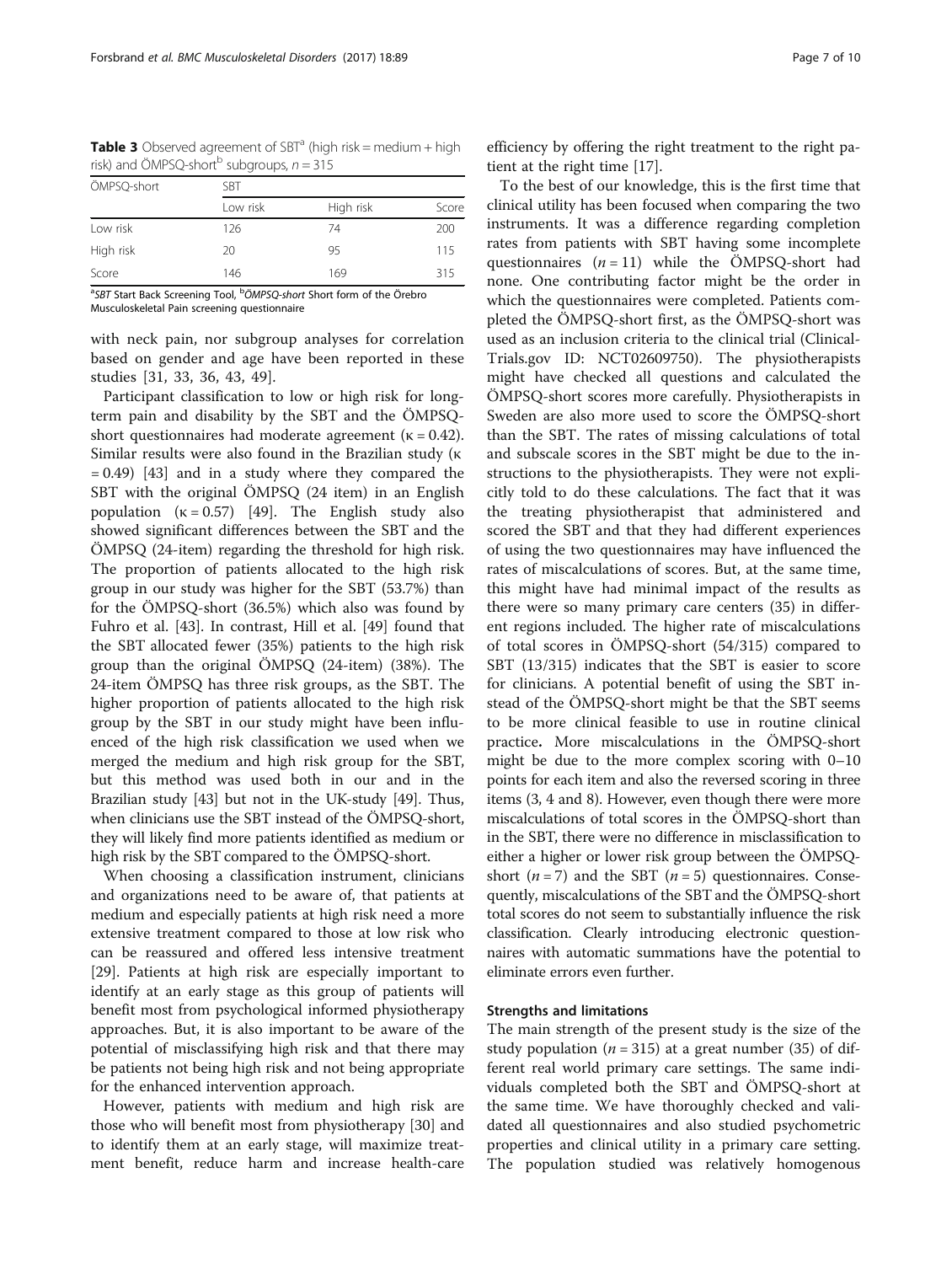<span id="page-7-0"></span>including only patients with short duration of pain, not participants with chronic pain. This means that we can identify patients at risk of poor prognosis at an early stage where it is still possible to do brief interventions and influence outcome by treating modifiable prognostic factors and stratify care.

To our knowledge, this is the first time SBT is validated in a population with both NP and BP. A limitation in this study is that we have no diagnoses registered for the study population and therefore we were not able to distinguish patients diagnosed with only NP. On the other hand, having NP with or without comorbid BP is common [[44](#page-8-0), [50\]](#page-9-0) and thus makes the results of this study applicable to a common clinical situation. Another limitation was that we merged the medium and high risk group for the SBT in the analysis to allow a comparison with the ÖMPSQ-short. But regardless of merging the medium and high risk group or merging the low and medium risk group for the SBT, we found significant differences in observed agreement between the two instruments. The observed classification agreement was 70.2% but there was at the same time a disagreement rate of 29.8%. The agreement analysis strategy used in this study by merging the medium and high risk group for the SBT may limit the ability to evaluate for false positive or negative SBT medium risk classification. However, the findings in this study with a moderately strong correlation between the SBT and the ÖMPSQ-short scores support that the SBT can be used as a clinical tool for patients with acute and subacute BP and/or NP in primary care and that the SBT will provide clinicians with more additional guidance in the level of care compared to the ÖMPSQ-short. The SBT is designed for stratified care, which involves targeting treatment to subgroups of patients based on their key characteristics [[17\]](#page-8-0) and we think this is an advantage in primary care because clinical intuition does not always match consistently to patient prognosis [[51\]](#page-9-0). When using stratified care, clinicians can minimize the risk of overtreatment for low risk patients and give more appropriate treatment for medium and high risk patients [\[30](#page-8-0)]. The SBT may help the physiotherapists, how to prioritize between different treatments pathways. Future studies are needed to study how the SBT can predict chronic pain and work disability for the target group of patients with BP and/or NP in primary care and especially in the group of elderly females.

### Conclusion

This study showed that the correlation between the SBT and the ÖMPSQ-short scores were moderately strong for individuals with acute or subacute BP and/ or NP. SBT seemed to be clinically feasible to use in clinical practice.

We therefore suggest that SBT can be used for individuals with both BP and/or NP in primary care settings but it is important to be aware of that SBT's agreement with the ÖMPSQ-short was poor among females aged over 50 years.

#### Abbreviations

BP: Back pain; NP: Neck pain; ÖMPSQ: Örebro Musculoskeletal Pain Screening Questionnaire (24-item); ÖMPSQ-short: A Short form of the Örebro Musculoskeletal Pain Screening Questionnaire (10-item); SBT: STarT Back Screening Tool

#### Acknowledgements

The authors would like to thank senior statistician Mikael Åström for statistical support, the research team at Epidemiology and Register Centre South, Region Skåne, Lund, Sweden, the research team at the Institute of Primary Care and Health Sciences, Keele University, Stoke-on-Trent, UK, the staff at Blekinge Centre of Competence, Karlskrona, Sweden for help with support and also physiotherapists and patients involved in the WorkUp research project in Region Skåne, Region Kronoberg and Landstinget Blekinge, Sweden, for help with data collection.

#### Funding

The Scientific Committee of Blekinge County Council, Sweden and the County Councils Region Skåne, Region Kronoberg, Landstinget Blekinge, involved in the "WorkUp" research project, REHSAM, Sweden.

#### Availability of data and materials

The datasets generated during and/or analysed during the current study are not publicly available due to the Ethical Review Board decision (Dnr 2012/ 497, 2013/426) but are available from the corresponding author on reasonable request.

#### Authors' contributions

MF, IP, KS and BG were responsible for the study design, data analysis and interpretation. MF, KS prepared and validated data. MF collected data and drafted the manuscript. JH and CPS took part in study design and interpretation of data. All authors read and approved the final version of the manuscript.

#### Competing interests

The authors declare that they have no competing interests.

#### Consent for publication

Not applicable.

#### Ethics approval and consent to participate

The study was approved by the Regional Ethical Review Board in Lund, Sweden (Dnr 2012/497, 2013/426). Prior to inclusion, all patients obtained written information about the purpose of the study and each individual gave informed consent to participate in the study (opt-out). The principles of the Declarations of Helsinki were followed.

#### Author details

<sup>1</sup> Lund University, Faculty of Medicine, Department of Clinical Sciences Lund Orthopedics, Lund, Sweden. <sup>2</sup>Epidemiology and Register Centre South Region Skåne, Lund, Sweden. <sup>3</sup>Blekinge Centre of Competence, Landstinget Blekinge, SE-371 81 Karlskrona, Sweden. <sup>4</sup> Department of Research and Development, Region Kronoberg, Växjö, Sweden. <sup>5</sup>Institute of Primary Care and Health Sciences, Keele University, Stoke-on-Trent, United Kingdom. 6 Department of Health Sciences, Physiotherapy, Lund University, Lund, Sweden.

### Received: 5 July 2016 Accepted: 9 February 2017 Published online: 21 February 2017

#### References

- 1. Balague F, Mannion AF, Pellise F, Cedraschi C. Non-specific low back pain. Lancet. 2012;379(9814):482–91.
- 2. Fejer R, Kyvik KO, Hartvigsen J. The prevalence of neck pain in the world population: a systematic critical review of the literature. Eur Spine J. 2006; 15(6):834–48.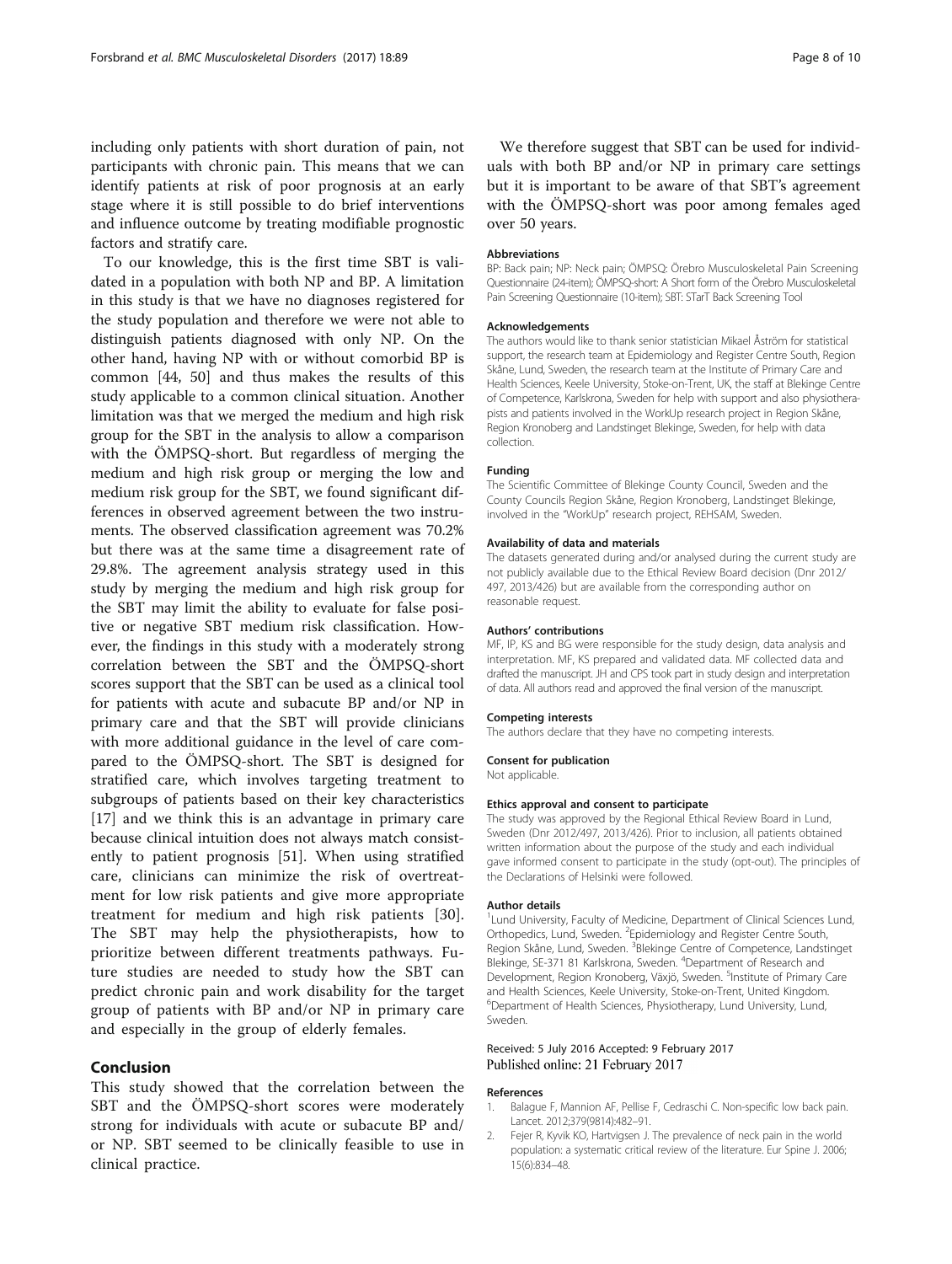- <span id="page-8-0"></span>3. Hoy D, Bain C, Williams G, March L, Brooks P, Blyth F, Woolf A, Vos T, Buchbinder R. A systematic review of the global prevalence of low back pain. Arthritis Rheum. 2012;64(6):2028–37.
- 4. Gustavsson A, Bjorkman J, Ljungcrantz C, Rhodin A, Rivano-Fischer M, Sjolund KF, Mannheimer C. Socio-economic burden of patients with a diagnosis related to chronic pain–register data of 840,000 Swedish patients. Eur J Pain. 2012;16(2):289–99.
- Alexanderson K, Norlund A. Aim, background, key concepts, regulations, and current statistics. Scand J Public Health Suppl. 2004;63:12–30.
- 6. Hansson T, Jensen I. Swedish Council on Technology Assessment in Health Care (SBU). Chapter 6. Sickness absence due to back and neck disorders. Scand J Public Health Suppl. 2004;63:109–51.
- 7. Vos T, Flaxman AD, Naghavi M, Lozano R, Michaud C, Ezzati M, Shibuya K, Salomon JA, Abdalla S, Aboyans V, et al. Years lived with disability (YLDs) for 1160 sequelae of 289 diseases and injuries 1990–2010: a systematic analysis for the Global Burden of Disease Study 2010. Lancet. 2012;380(9859):2163–96.
- 8. Kinge JM, Knudsen AK, Skirbekk V, Vollset SE. Musculoskeletal disorders in Norway: prevalence of chronicity and use of primary and specialist health care services. BMC Musculoskelet Disord. 2015;16:75.
- 9. Jordan KP, Kadam UT, Hayward R, Porcheret M, Young C, Croft P. Annual consultation prevalence of regional musculoskeletal problems in primary care: an observational study. BMC Musculoskelet Disord. 2010;11:144.
- 10. Hagen EM, Svensen E, Eriksen HR, Ihlebaek CM, Ursin H. Comorbid subjective health complaints in low back pain. Spine. 2006;31(13):1491–5.
- 11. Nyman T, Grooten WJ, Wiktorin C, Liwing J, Norrman L. Sickness absence and concurrent low back and neck-shoulder pain: results from the MUSIC-Norrtalje study. Eur Spine J. 2007;16(5):631–8.
- 12. Deyo RA, Weinstein JN. Low back pain. N Engl J Med. 2001;344(5):363–70.
- 13. Pengel LH, Herbert RD, Maher CG, Refshauge KM. Acute low back pain: systematic review of its prognosis. BMJ. 2003;327(7410):323.
- 14. Hestbaek L, Leboeuf-Yde C, Manniche C. Low back pain: what is the longterm course? A review of studies of general patient populations. Eur Spine J. 2003;12(2):149–65.
- 15. Enthoven P, Skargren E, Oberg B. Clinical course in patients seeking primary care for back or neck pain: a prospective 5-year follow-up of outcome and health care consumption with subgroup analysis. Spine (Phila Pa 1976). 2004;29(21):2458–65.
- 16. Richmond J. Multi-factorial causative model for back pain management; relating causative factors and mechanisms to injury presentations and designing time- and cost effective treatment thereof. Med Hypotheses. 2012;79(2):232–40.
- 17. Foster NE, Hill JC, O'Sullivan P, Hancock M. Stratified models of care. Best Pract Res Clin Rheumatol. 2013;27(5):649–61.
- 18. The National Board of Health and Welfare S. God vård, (National indicators of good care) (in Swedish). [https://www.socialstyrelsen.se/publikationer2009/](https://www.socialstyrelsen.se/publikationer2009/nationellaindikatorerforgodvard) [nationellaindikatorerforgodvard](https://www.socialstyrelsen.se/publikationer2009/nationellaindikatorerforgodvard). Accessed 6 Feb 2017.
- 19. van Tulder M, Becker A, Bekkering T, Breen A, del Real MT, Hutchinson A, Koes B, Laerum E, Malmivaara A. Chapter 3. European guidelines for the management of acute nonspecific low back pain in primary care. Eur Spine J. 2006;15 Suppl 2:S169–91.
- 20. Koes BW, van Tulder M, Lin C-WC, Macedo LG, McAuley J, Maher C. An updated overview of clinical guidelines for the management of non-specific low back pain in primary care. Eur Spine J. 2010;19(12):2075–94.
- 21. Foster NE, Hill JC, Hay EM. Subgrouping patients with low back pain in primary care: are we getting any better at it? Man Ther. 2011;16(1):3–8.
- 22. Koes B. Management of low back pain in primary care: a new approach. Lancet. 2011;378(9802):1530–2.
- 23. SBU. Acute neck and back pain: preventive interventions Effects of physical training, manual treatment and cognitive behavioural interventions. Stockholm: Swedish Agency for Health Technology Assessment and Assessment of Social Services (SBU); 2016. SBU report no 245 (in Swedish).
- 24. Abbott A. Evidence base and future research directions in the management of low back pain. World J Orthop. 2016;7(3):156–61.
- 25. Pincus T, Burton AK, Vogel S, Field AP. A systematic review of psychological factors as predictors of chronicity/disability in prospective cohorts of low back pain. Spine (Phila Pa 1976). 2002;27(5):E109–20.
- 26. George SZ, Beneciuk JM. Psychological predictors of recovery from low back pain: a prospective study. BMC Musculoskelet Disord. 2015;16:49.
- 27. Grotle M, Foster NE, Dunn KM, Croft P. Are prognostic indicators for poor outcome different for acute and chronic low back pain consulters in primary care? Pain. 2010;151(3):790–7.
- 28. Hill JC, Dunn KM, Lewis M, Mullis R, Main CJ, Foster NE, Hay EM. A primary care back pain screening tool: identifying patient subgroups for initial treatment. Arthritis Rheum. 2008;59(5):632–41.
- 29. Sowden G, Hill JC, Konstantinou K, Khanna M, Main CJ, Salmon P, Somerville S, Wathall S, Foster NE. Targeted treatment in primary care for low back pain: the treatment system and clinical training programmes used in the IMPaCT Back study (ISRCTN 55174281). Fam Pract. 2012;29(1):50–62.
- 30. Hill JC, Whitehurst DGT, Lewis M, Bryan S, Dunn KM, Foster NE, Konstantinou K, Main CJ, Mason E, Somerville S, et al. Comparison of stratified primary care management for low back pain with current best practice (STarT Back): a randomised controlled trial. Lancet. 2011;378(9802):1560–71.
- 31. Bruyere O, Demoulin M, Beaudart C, Hill JC, Maquet D, Genevay S, Mahieu G, Reginster JY, Crielaard JM, Demoulin C. Validity and reliability of the French version of the STarT Back screening tool for patients with low back pain. Spine (Phila Pa 1976). 2014;39(2):E123–8.
- 32. Morso L, Albert H, Kent P, Manniche C, Hill J. Translation and discriminative validation of the STarT Back Screening Tool into Danish. Eur Spine J. 2011; 20(12):2166–73.
- 33. Piironen S, Paananen M, Haapea M, Hupli M, Zitting P, Ryynanen K, Takala EP, Korniloff K, Hill JC, Hakkinen A, et al. Transcultural adaption and psychometric properties of the STarT Back Screening Tool among Finnish low back pain patients. Eur Spine. 2016;25(1):287–95.
- 34. Luan S, Min Y, Li G, Lin C, Li X, Wu S, Ma C, Hill JC. Cross-cultural adaptation, reliability, and validity of the Chinese version of the STarT Back Screening Tool in patients with low back pain. Spine (Phila Pa 1976). 2014;39(16):E974–9.
- 35. Karstens S, Krug K, Hill JC, Stock C, Steinhaeuser J, Szecsenyi J, Joos S. Validation of the German version of the STarT-Back Tool (STarT-G): a cohort study with patients from primary care practices. BMC Musculoskelet Disord. 2015;16:346.
- 36. Betten C, Sandell C, Hill JC, Gutke A. Cross-cultural adaptation and validation of the Swedish STarT Back Screening Tool. Eur J Physiother. 2015;17(1):29–36.
- 37. Linton SJ, Hallden K. Can we screen for problematic back pain? A screening questionnaire for predicting outcome in acute and subacute back pain. Clin J Pain. 1998;14(3):209–15.
- 38. Westman A, Linton SJ, Ohrvik J, Wahlen P, Leppert J. Do psychosocial factors predict disability and health at a 3-year follow-up for patients with non-acute musculoskeletal pain? A validation of the Orebro Musculoskeletal Pain Screening Questionnaire. Eur J Pain. 2008;12(5):641–9.
- 39. Linton SJ, Boersma K. Early identification of patients at risk of developing a persistent back problem: the predictive validity of the Orebro Musculoskeletal Pain Questionnaire. Clin J Pain. 2003;19(2):80–6.
- 40. Hockings RL, McAuley JH, Maher CG. A systematic review of the predictive ability of the Orebro Musculoskeletal Pain Questionnaire. Spine (Phila Pa 1976). 2008;33(15):E494–500.
- 41. Dagfinrud H, Storheim K, Magnussen LH, Odegaard T, Hoftaniska I, Larsen LG, Ringstad PO, Hatlebrekke F, Grotle M. The predictive validity of the Orebro Musculoskeletal Pain Questionnaire and the clinicians' prognostic assessment following manual therapy treatment of patients with LBP and neck pain. Man Ther. 2013;18(2):124–9.
- 42. Linton SJ, Nicholas M, MacDonald S. Development of a short form of the Orebro Musculoskeletal Pain Screening Questionnaire. Spine (Phila Pa 1976). 2011;36(22):1891–5.
- 43. Fuhro FF, Fagundes FR, Manzoni AC, Costa LO, Cabral CM. Orebro Musculoskeletal Pain Screening Questionnaire Short-Form and STarT Back Screening Tool: correlation and agreement analysis. Spine. 2016;41(15):E931–6.
- 44. Leijon O, Wahlstrom J, Mulder M. Prevalence of self-reported neck-shoulderarm pain and concurrent low back pain or psychological distress: timetrends in a general population, 1990–2006. Spine (Phila Pa 1976). 2009; 34(17):1863–8.
- 45. Linton SJ. Örebromanualen för screening av patienter med muskuloskeletala besvär : tidig identifiering av patienter i riskzonen för kronisk smärta. Örebro: Yrkes- och miljömedicinska kliniken, Regionsjukhuset i Örebro; 1999
- 46. Chan YH. Biostatistics 104: correlational analysis. Singapore Med J. 2003; 44(12):614–9.
- 47. Altman DG. Practical statistics for medical research. London: Chapman and Hall; 1991.
- Hay EM, Dunn KM, Hill JC, Lewis M, Mason EE, Konstantinou K, Sowden G, Somerville S, Vohora K, Whitehurst D, et al. A randomised clinical trial of subgrouping and targeted treatment for low back pain compared with best current care. The STarT Back Trial Study Protocol. BMC Musculoskelet Disord. 2008;9:58.